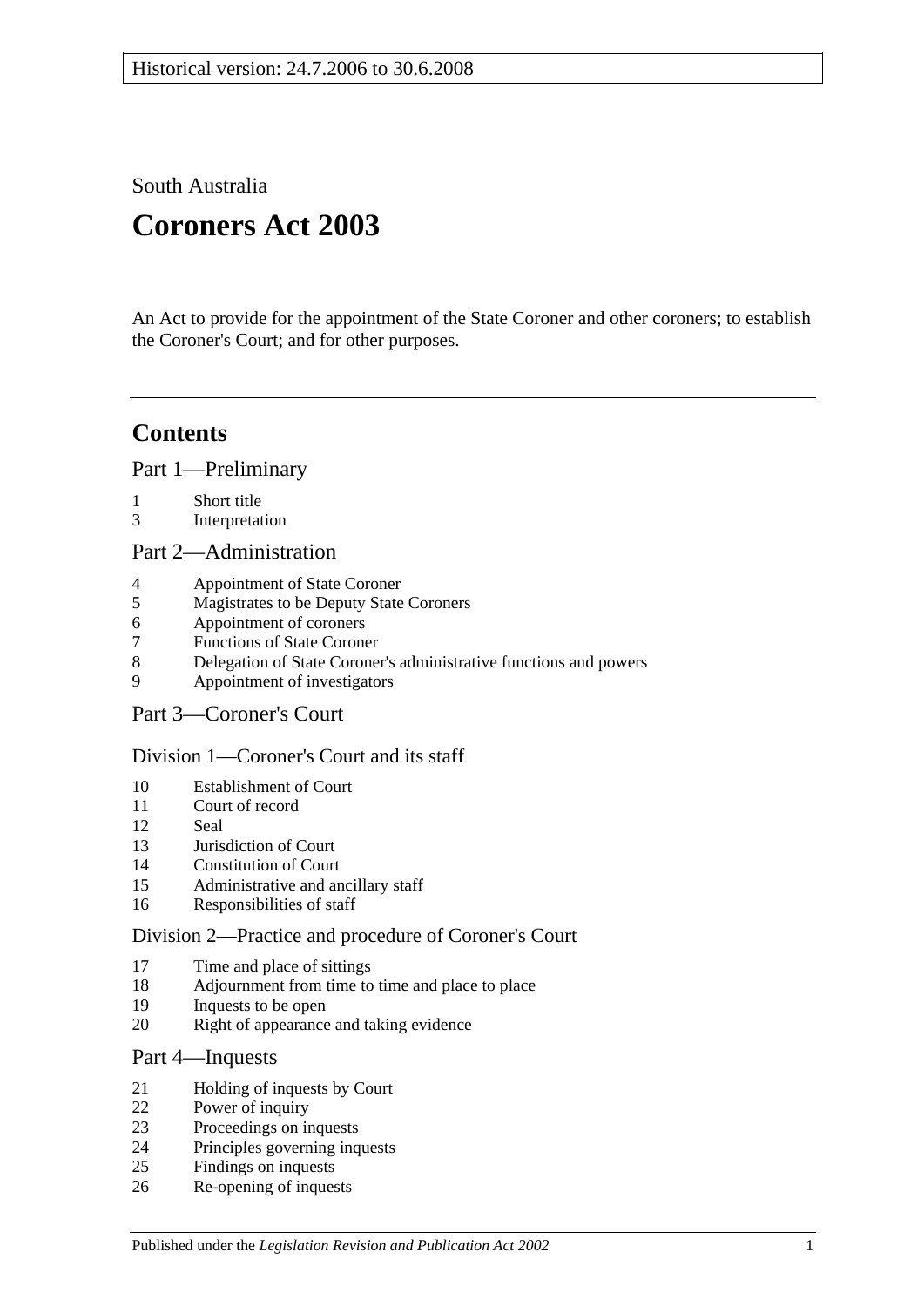27 [Appeals from findings made on inquests](#page-11-0)

#### [Part 5—Reporting of deaths](#page-11-1)

- 28 [Reporting of deaths](#page-11-2)<br>29 Finding to be made
- [Finding to be made as to cause of notified reportable death](#page-12-0)

#### [Part 6—Miscellaneous](#page-12-1)

- 30 [Order for removal of body for interstate inquest](#page-12-2)
- 31 [State Coroner or Court may provide assistance to coroners elsewhere](#page-12-3)
- 32 [Authorisation for disposal of human remains](#page-12-4)
- 33 [Immunities](#page-13-0)
- 34 [Confidentiality](#page-13-1)
- 35 [Coroners may not be called as](#page-13-2) witnesses
- 36 [Punishment of contempts](#page-13-3)
- 37 [Accessibility of evidence etc](#page-14-0)
- 38 [Provision of information derived from Court records etc](#page-14-1)
- 39 [Annual report](#page-14-2)
- 40 [Miscellaneous provisions relating to legal process](#page-15-0)
- 41 [Service](#page-15-1)
- 42 [Rules of Court](#page-15-2)
- 43 [Regulations](#page-15-3)

#### [Schedule—Transitional provisions](#page-15-4)

#### Part 16—Transitional provisions

25 [Transitional provisions](#page-15-5)

[Legislative history](#page-17-0)

#### <span id="page-1-0"></span>**The Parliament of South Australia enacts as follows:**

## **Part 1—Preliminary**

#### <span id="page-1-1"></span>**1—Short title**

This Act may be cited as the *Coroners Act 2003*.

#### <span id="page-1-2"></span>**3—Interpretation**

In this Act, unless the contrary intention appears—

*anaesthetic* means a local or general anaesthetic, and includes the administration of a sedative or analgesic;

*body* of a dead person means the whole, or any part, of the body (whatever its physical state may be);

*coroner* means—

- (a) the State Coroner; or
- (b) a Deputy State Coroner; or
- (c) any other coroner appointed under [Part 2;](#page-4-0)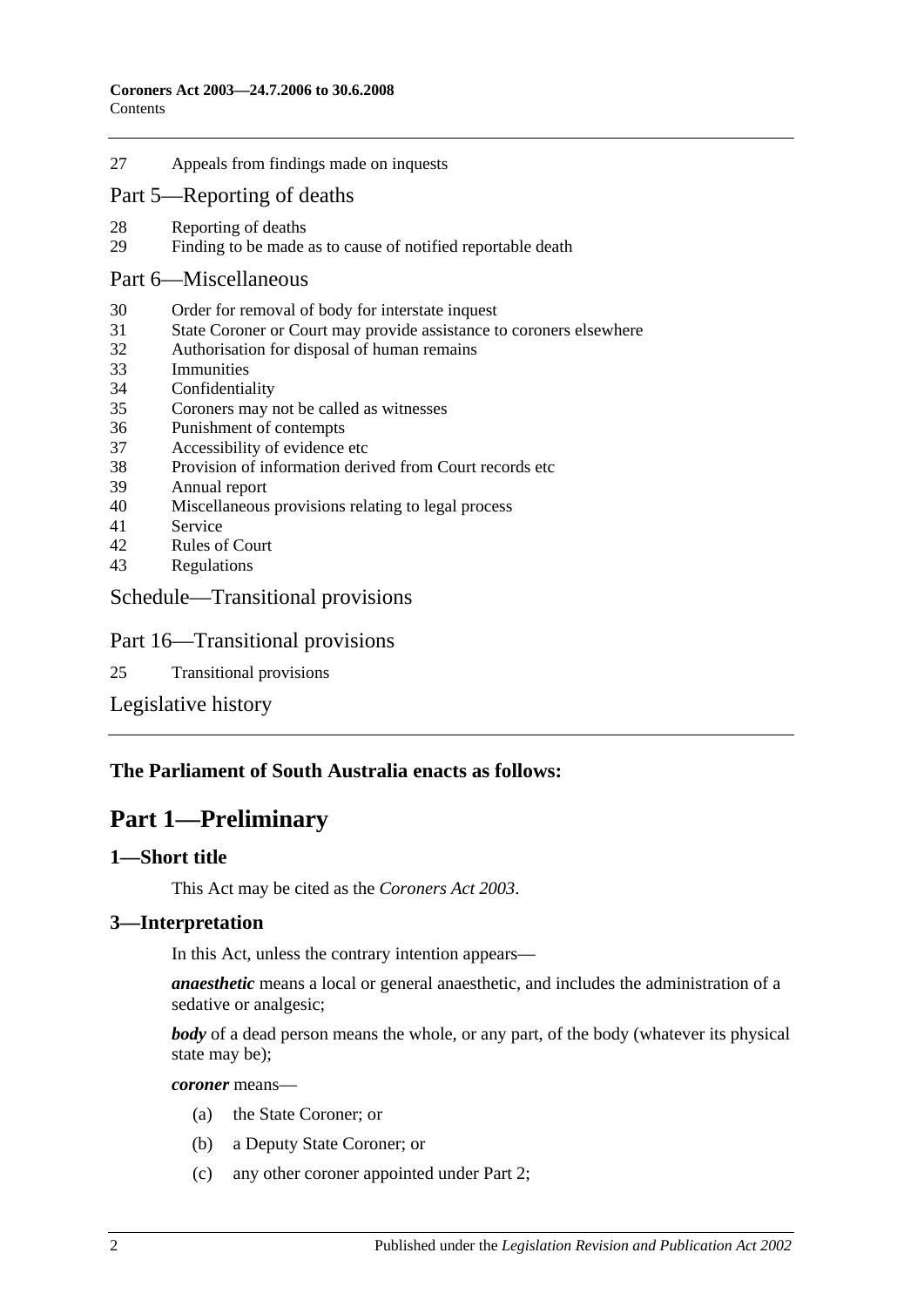*Coroner's Court* or *Court* means the Coroner's Court of South Australia;

*death in custody* means the death of a person where there is reason to believe that the death occurred, or the cause of death, or a possible cause of death, arose, or may have arisen, while the person—

- <span id="page-2-1"></span>(a) was being detained in any place within the State under any Act or law, including any Act or law providing for home detention (and, for the purposes of this paragraph, a detainee who is absent from the place of his or her detention but is in the custody of an escort will be regarded as being in detention, but not otherwise); or
- <span id="page-2-0"></span>(b) was in the process of being apprehended or was being held—
	- (i) at any place (whether within or outside the State)—by a person authorised to do so under any Act or law of the State; or
	- (ii) at any place within the State—by a person authorised to do so under the law of any other jurisdiction; or
- (c) was evading apprehension by a person referred to in [paragraph](#page-2-0) (b); or
- (d) was escaping or attempting to escape from any place or person referred to in [paragraph](#page-2-1) (a) or [\(b\);](#page-2-0)

*Deputy State Coroner*—see [section](#page-4-2) 5;

*investigator* means—

- (a) a police officer; or
- (b) a person appointed under this Act to be an investigator;

*legal practitioner* has the same meaning as in the *[Legal Practitioners Act](http://www.legislation.sa.gov.au/index.aspx?action=legref&type=act&legtitle=Legal%20Practitioners%20Act%201981) 1981*;

*medical practitioner* means a person registered as a medical practitioner under the *[Medical Practitioners Act](http://www.legislation.sa.gov.au/index.aspx?action=legref&type=act&legtitle=Medical%20Practitioners%20Act%201983) 1983*;

*premises* means any land, building, structure, vehicle, vessel or aircraft;

*reportable death* means the State death of a person—

- (a) by unexpected, unnatural, unusual, violent or unknown cause; or
- (b) on an aircraft during a flight, or on a vessel during a voyage; or
- (c) in custody; or
- (d) that occurs during or as a result, or within 24 hours, of—
	- (i) the carrying out of a surgical procedure or an invasive medical or diagnostic procedure; or
	- (ii) the administration of an anaesthetic for the purposes of carrying out such a procedure,

not being a procedure specified by the regulations to be a procedure to which this paragraph does not apply;

- (e) that occurs at a place other than a hospital but within 24 hours of—
	- (i) the person having been discharged from a hospital after being an inpatient of the hospital; or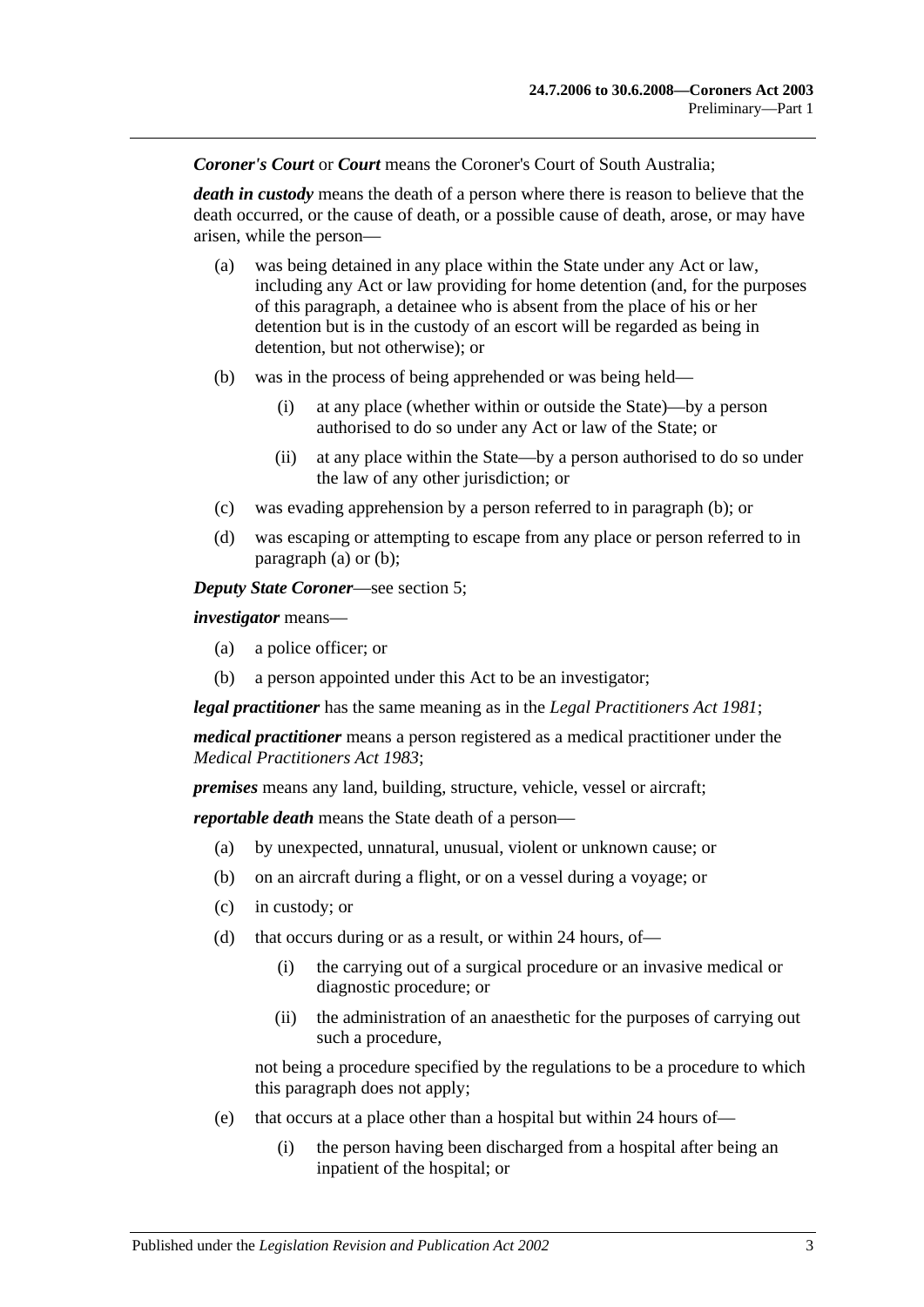- (ii) the person having sought emergency treatment at a hospital; or
- (f) where the person was, at the time of death—
	- (i) a protected person under the *[Aged and Infirm Persons' Property](http://www.legislation.sa.gov.au/index.aspx?action=legref&type=act&legtitle=Aged%20and%20Infirm%20Persons%20Property%20Act%201940)  Act [1940](http://www.legislation.sa.gov.au/index.aspx?action=legref&type=act&legtitle=Aged%20and%20Infirm%20Persons%20Property%20Act%201940)* or the *[Guardianship and Administration Act](http://www.legislation.sa.gov.au/index.aspx?action=legref&type=act&legtitle=Guardianship%20and%20Administration%20Act%201993) 1993*; or
	- (ii) in the custody or under the guardianship of the Minister under the *[Children's Protection Act](http://www.legislation.sa.gov.au/index.aspx?action=legref&type=act&legtitle=Childrens%20Protection%20Act%201993) 1993*; or
	- (iii) a patient in an approved treatment centre under the *[Mental Health](http://www.legislation.sa.gov.au/index.aspx?action=legref&type=act&legtitle=Mental%20Health%20Act%201993)  Act [1993](http://www.legislation.sa.gov.au/index.aspx?action=legref&type=act&legtitle=Mental%20Health%20Act%201993)*; or
	- (iv) a resident of a licensed supported residential facility under the *[Supported Residential Facilities Act](http://www.legislation.sa.gov.au/index.aspx?action=legref&type=act&legtitle=Supported%20Residential%20Facilities%20Act%201992) 1992*; or
	- (v) accommodated in a hospital or other treatment facility for the purposes of being treated for drug addiction; or
- (g) that occurs in the course or as a result, or within 24 hours, of the person receiving medical treatment to which consent has been given under Part 5 of the *[Guardianship and Administration Act](http://www.legislation.sa.gov.au/index.aspx?action=legref&type=act&legtitle=Guardianship%20and%20Administration%20Act%201993) 1993*; or
- (h) where no certificate as to the cause of death<sup>1</sup> has been given to the Registrar of Births, Deaths and Marriages; or
- (i) that occurs in circumstances prescribed by the regulations;

*State* includes—

- (a) the sea that is within the adjacent area in respect of the State (as defined for the purposes of the *Coastal Waters (State Powers) Act 1980* (Cth)); and
- (b) the airspace above that sea;

*State Coroner* means the person holding or acting in the office of State Coroner under Part 2:

*State death* means the death of a person—

- (a) that occurred in the State; or
- (b) where the place of death is unknown but it is reasonably possible that the death occurred in the State; or
- (c) where the body of the person is in the State; or
- (d) a cause of which occurred, or possibly occurred, in the State; or
- (e) where, at the time of death, the person was ordinarily a resident in the State; or
- (f) in the case of a death on an aircraft or vessel—where the flight or voyage was to a place of disembarkation in the State.

**Note—**

1 See section 36(3) of the *[Births, Deaths and Marriages Registration Act](http://www.legislation.sa.gov.au/index.aspx?action=legref&type=act&legtitle=Births%20Deaths%20and%20Marriages%20Registration%20Act%201996) 1996*.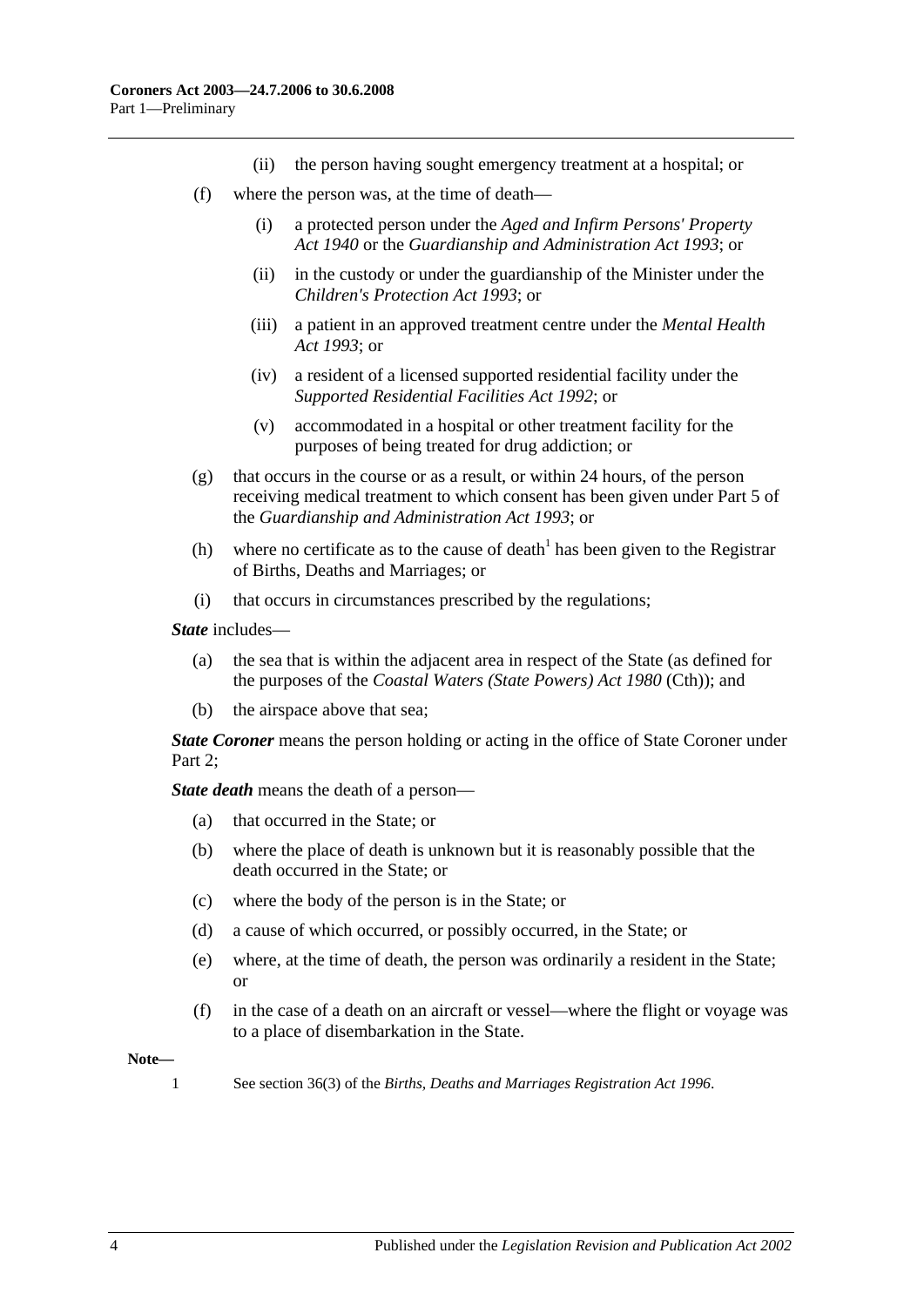## <span id="page-4-0"></span>**Part 2—Administration**

## <span id="page-4-1"></span>**4—Appointment of State Coroner**

- (1) There will be a State Coroner.
- (2) The State Coroner will be appointed by the Governor.
- (3) A person is not eligible for appointment as the State Coroner unless he or she is a stipendiary magistrate.
- (4) The State Coroner—
	- (a) will be appointed for a term of 7 years, and on conditions, determined by the Governor; and
	- (b) is, on the expiration of a term of office, eligible for reappointment; and
	- (c) will be paid a salary and allowances determined by the Remuneration Tribunal.

## <span id="page-4-2"></span>**5—Magistrates to be Deputy State Coroners**

Each Magistrate is a Deputy State Coroner for the purposes of this Act.

#### <span id="page-4-3"></span>**6—Appointment of coroners**

- (1) The Governor may appoint a legal practitioner of at least 5 years standing to be a coroner.
- (2) A coroner appointed under this section will be paid the fees (if any) fixed by regulation.

## <span id="page-4-4"></span>**7—Functions of State Coroner**

- (1) The State Coroner has the following functions:
	- (a) to administer the Coroner's Court;
	- (b) to oversee and co-ordinate coronial services in the State;
	- (c) to perform such other functions as are conferred on the State Coroner by or under this Act or any other Act.
- (2) In the absence of the State Coroner from official duties, responsibility for performance of the State Coroner's functions during that absence devolves on a Deputy State Coroner nominated by the Attorney-General.

## <span id="page-4-5"></span>**8—Delegation of State Coroner's administrative functions and powers**

- (1) The State Coroner may delegate any of the State Coroner's administrative functions or powers (other than this power of delegation) under this Act or any other Act to—
	- (a) another coroner; or
	- (b) the principal administrative officer of the Coroner's Court; or
	- (c) any other suitable person.
- (2) A delegation under this section—
	- (a) must be in writing; and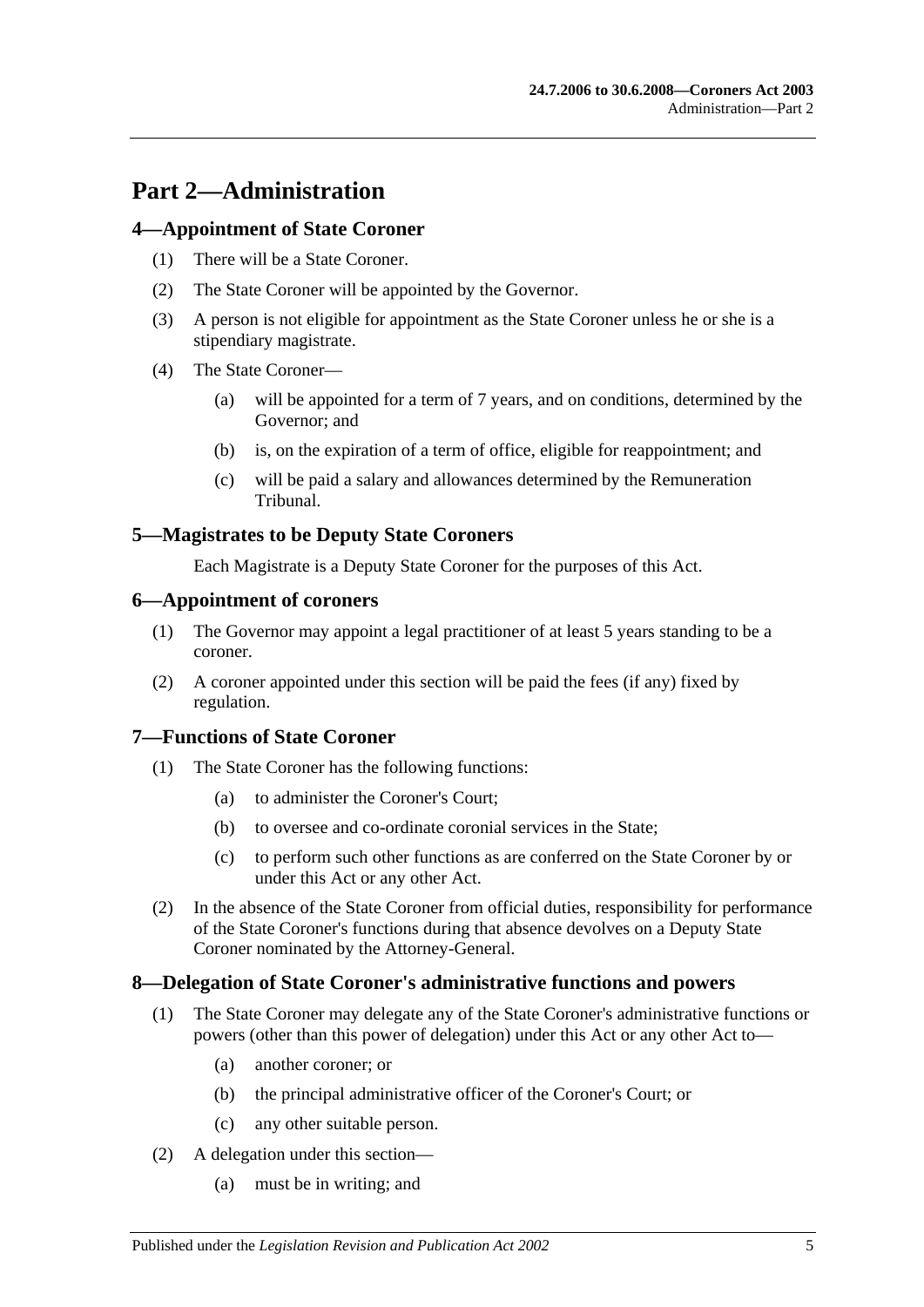- (b) may be conditional or unconditional; and
- (c) is revocable at will; and
- (d) does not derogate from the power of the State Coroner to act in any matter.

#### <span id="page-5-0"></span>**9—Appointment of investigators**

- (1) The Attorney-General may, by notice in the Gazette, appoint a person to be an investigator for the purposes of this Act.
- (2) The Attorney-General must provide each investigator appointed under this section with a certificate of identification in a form approved by the Attorney-General.
- (3) On ceasing to be an investigator, the former investigator must surrender the certificate to the Attorney-General.

Maximum penalty: \$2 500.

(4) An investigator must produce the certificate (or, in the case of a police officer not in uniform, his or her warrant card) at the request of any person in relation to whom the investigator is exercising powers under this Act.

## <span id="page-5-2"></span><span id="page-5-1"></span>**Part 3—Coroner's Court**

## **Division 1—Coroner's Court and its staff**

#### <span id="page-5-3"></span>**10—Establishment of Court**

The Coroner's Court of South Australia is established.

#### <span id="page-5-4"></span>**11—Court of record**

The Coroner's Court is a court of record.

#### <span id="page-5-5"></span>**12—Seal**

- (1) The Coroner's Court will have such seals as are necessary for the transaction of its business.
- (2) A document apparently sealed with a seal of the Court will, in the absence of evidence to the contrary, be taken to have been duly issued under the authority of the Court.

## <span id="page-5-6"></span>**13—Jurisdiction of Court**

The jurisdiction of the Coroner's Court is to hold inquests in order to ascertain the cause or circumstances of the events prescribed by or under this Act or any other Act.

## <span id="page-5-7"></span>**14—Constitution of Court**

- (1) The Coroner's Court is to be constituted of a coroner.
- (2) The Court may, at any one time, be separately constituted of a coroner for the holding of a number of separate inquests.
- (3) If the coroner constituting the Court for the purposes of any proceedings dies or is for any other reason unable to continue with the proceedings, the Court constituted of another coroner may complete the proceedings.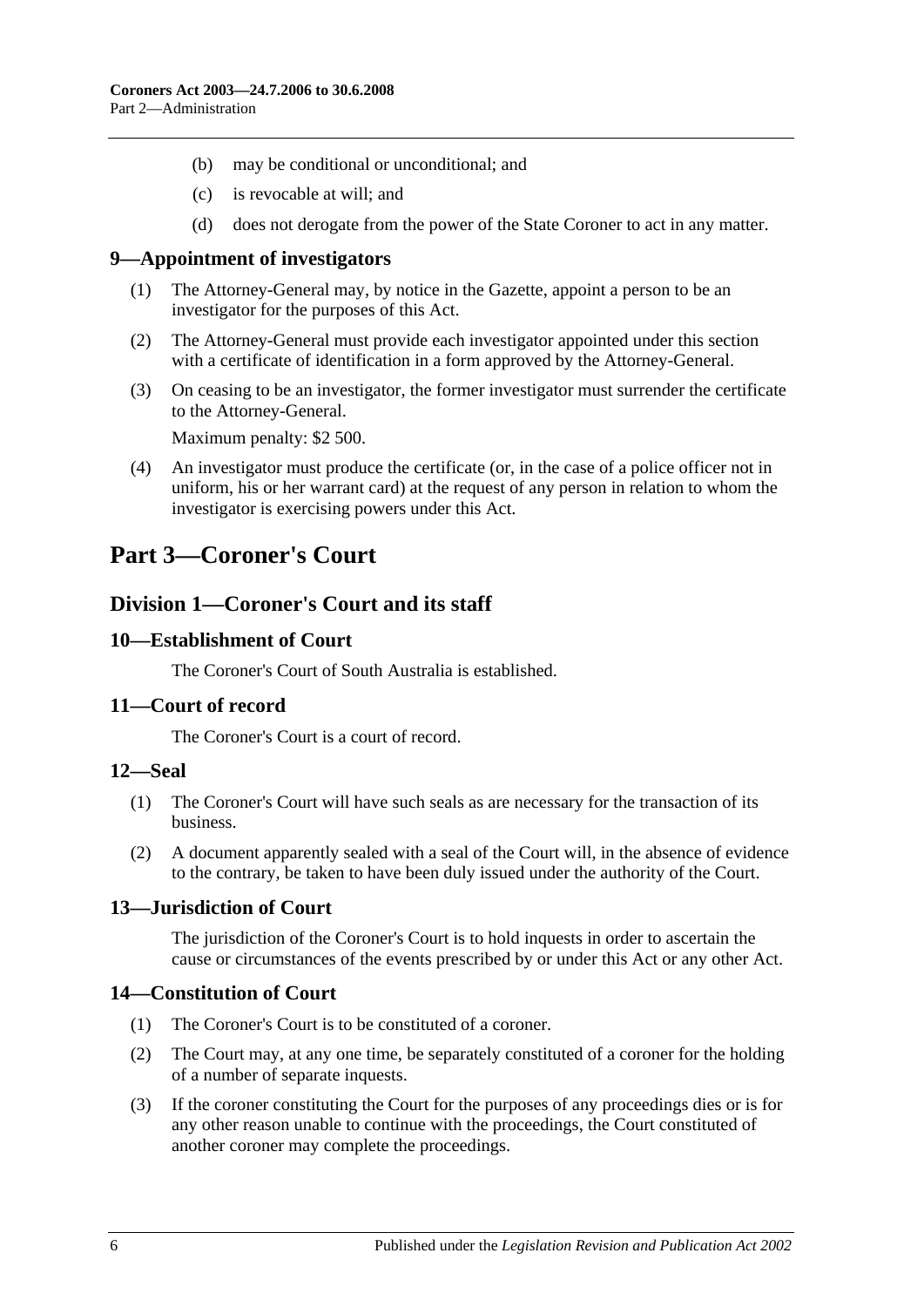## <span id="page-6-0"></span>**15—Administrative and ancillary staff**

- (1) The administrative and ancillary staff of the Coroner's Court consists of—
	- (a) any legal practitioner appointed to assist the Court as counsel; and
	- (b) any other persons appointed to the non-judicial staff of the Court.
- (2) The administrative and ancillary staff of the Court will be appointed under the *[Courts](http://www.legislation.sa.gov.au/index.aspx?action=legref&type=act&legtitle=Courts%20Administration%20Act%201993)  [Administration Act](http://www.legislation.sa.gov.au/index.aspx?action=legref&type=act&legtitle=Courts%20Administration%20Act%201993) 1993*.

## <span id="page-6-1"></span>**16—Responsibilities of staff**

A member of the administrative and ancillary staff of the Coroner's Court is responsible to the State Coroner (through any properly constituted administrative superior) for the proper and efficient discharge of his or her duties.

## <span id="page-6-2"></span>**Division 2—Practice and procedure of Coroner's Court**

## <span id="page-6-3"></span>**17—Time and place of sittings**

- (1) The Coroner's Court may sit at any time (including a Sunday).
- (2) The Court may sit at any place (either within or outside the State).
- (3) The Court will sit at such times and places as the State Coroner may direct.

## <span id="page-6-4"></span>**18—Adjournment from time to time and place to place**

The Coroner's Court may—

- (a) adjourn proceedings from time to time and from place to place; or
- (b) adjourn proceedings to a time and place to be fixed; or
- (c) order the transfer of proceedings from place to place.

## <span id="page-6-5"></span>**19—Inquests to be open**

- (1) Subject to Part 8 of the *[Evidence Act](http://www.legislation.sa.gov.au/index.aspx?action=legref&type=act&legtitle=Evidence%20Act%201929) 1929* or to any other Act, inquests held by the Coroner's Court must be open to the public.
- (2) However, the Court may also exercise the powers conferred on the Court under that Part relating to clearing courts and suppressing publication of evidence if the Court considers it desirable to do so in the interests of national security and, for that purpose, that Part will apply accordingly.

## <span id="page-6-7"></span><span id="page-6-6"></span>**20—Right of appearance and taking evidence**

- (1) The following persons are entitled to appear personally or by counsel in proceedings before the Coroner's Court:
	- (a) the Attorney-General;
	- (b) any person who, in the opinion of the Court, has a sufficient interest in the subject or result of the proceedings.
- (2) A person appearing before the Court under [subsection](#page-6-7) (1) may examine and cross-examine any witness testifying in the proceedings.
- (3) The Court may accept evidence in the proceedings from a witness by affidavit or by written statement verified by declaration in the form prescribed by the rules.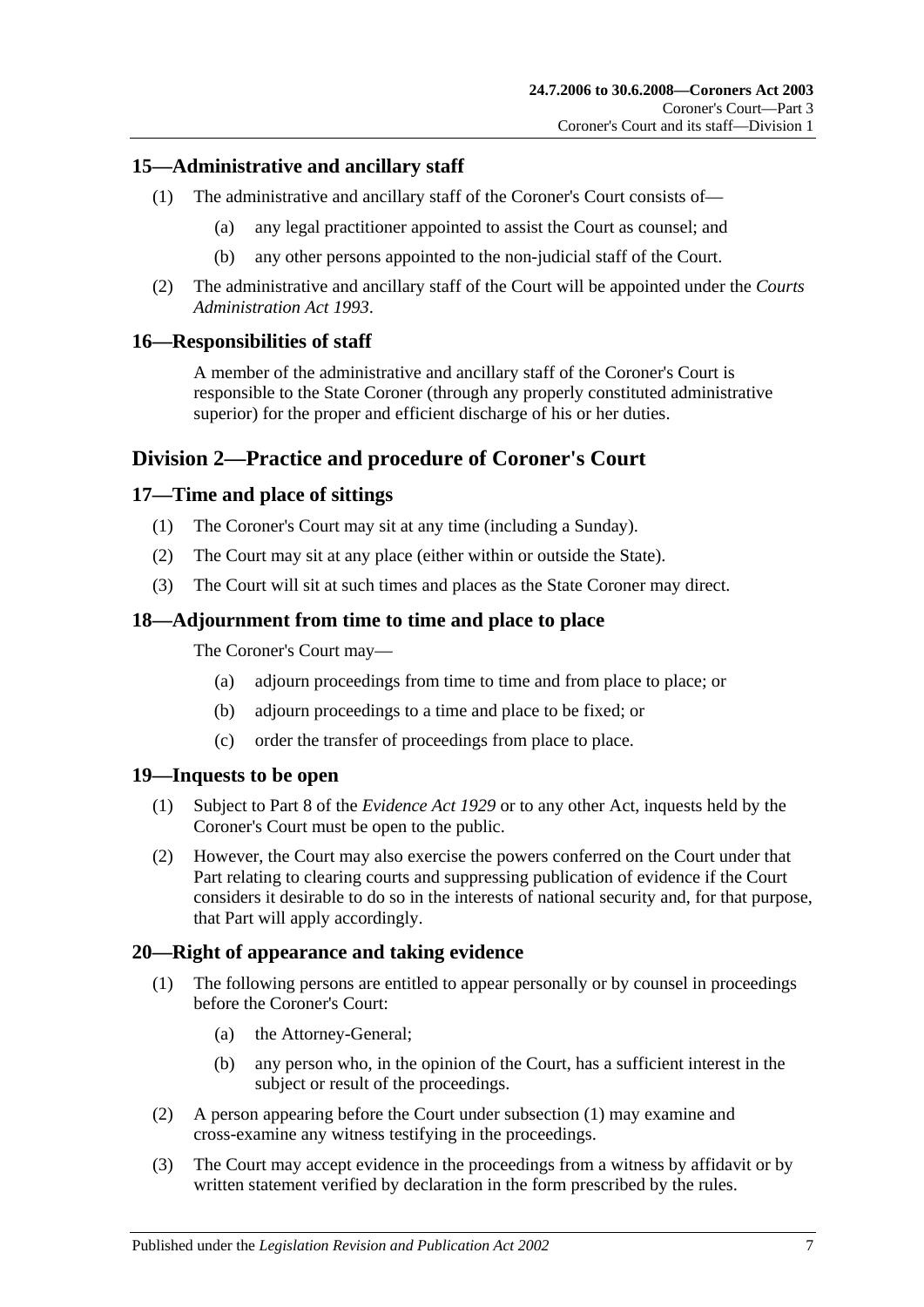- (4) However, if the witness is a child under the age of 12 years or a person who is illiterate or has an intellectual disability, the witness's statement may be in the form of a written statement taken down by a coroner or an investigator at an interview with the witness and verified by the coroner or investigator, by declaration in the form prescribed by the rules, as an accurate record of the witness's oral statement.
- (5) The Court may require a person who has given evidence by affidavit or written statement to attend before the Court for the purposes of examination and cross-examination.
- $(6)$  If—
	- (a) a written statement made by a person under this section is false or misleading in a material particular; and
	- (b) the person knew that the statement was false or misleading,

the person is guilty of an offence.

Maximum penalty: Imprisonment for 2 years.

## <span id="page-7-0"></span>**Part 4—Inquests**

## <span id="page-7-1"></span>**21—Holding of inquests by Court**

- (1) The Coroner's Court must hold an inquest to ascertain the cause or circumstances of the following events:
	- (a) a death in custody;
	- (b) if the State Coroner considers it necessary or desirable to do so, or the Attorney-General so directs—
		- (i) any other reportable death; or
		- (ii) the disappearance from any place of a person ordinarily resident in the State; or
		- (iii) the disappearance from, or within, the State of any person; or
		- (iv) a fire or accident that causes injury to person or property;
	- (c) any other event if so required under some other Act.
- (2) However, if a person has been charged in criminal proceedings with causing the event that is, or is to be, the subject of an inquest, the Court may not commence or proceed further with the inquest until the criminal proceedings have been disposed of, withdrawn or permanently stayed.
- (3) An inquest may be held to ascertain the cause or circumstances of more than one event.

## <span id="page-7-2"></span>**22—Power of inquiry**

- (1) The following powers may be exercised—
	- (a) by the State Coroner for the purposes of determining whether or not it is necessary or desirable to hold an inquest; or
	- (b) by the Coroner's Court for the purposes of an inquest,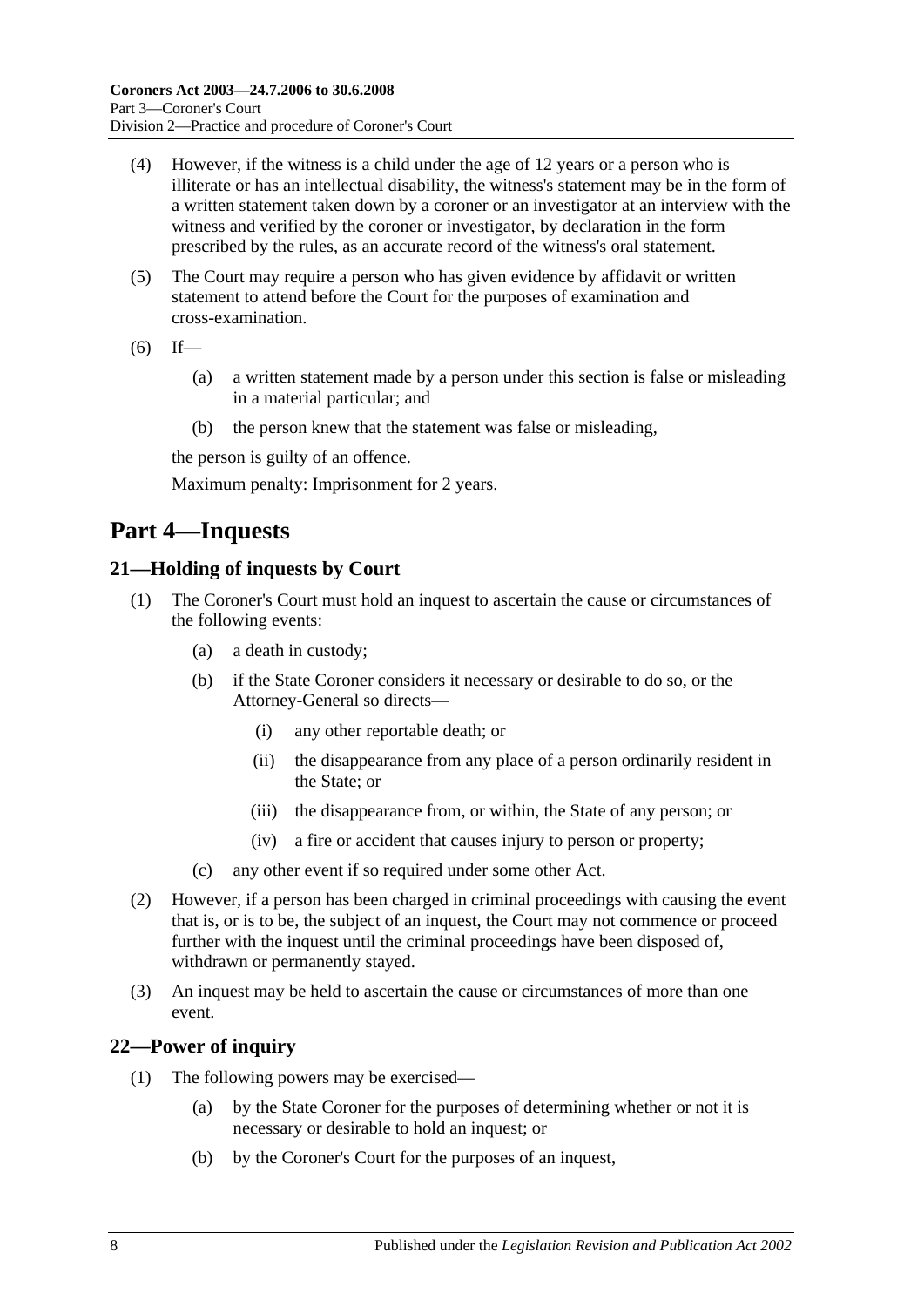<span id="page-8-1"></span>namely, powers:

- (c) to enter at any time and by force (if necessary) any premises in which the State Coroner or Court reasonably believes there is the body of a dead person and view the body;
- (d) to enter at any time and by force (if necessary) any premises and inspect and remove anything in or on the premises;
- (e) to take photographs, films and audio, video or other recordings;
- <span id="page-8-2"></span>(f) to examine, copy or take extracts from any records or documents;
- (g) to issue a warrant for the removal of the body of a dead person to a specified place;
- (h) to issue a warrant for the exhumation of the body, or retrieval of the ashes, of a dead person (an *exhumation warrant*);
- (i) to direct a medical practitioner who is a pathologist, or some other person or body considered by the State Coroner or the Court to be suitably qualified, to perform or to cause to be performed, as the case may require—
	- (i) a post-mortem examination of the body of a dead person; and
	- (ii) any other examinations or tests consequent on the post-mortem examination.
- (2) An exhumation warrant of the State Coroner may only be issued with the approval of the Attorney-General.
- (3) An investigator may exercise the powers under [subsection](#page-8-1) (1)(c) to [\(f\)](#page-8-2) if directed to do so by the State Coroner or the Coroner's Court for the purposes referred to in that subsection and, in doing so, must comply with any directions given by the State Coroner or the Court for the purpose.
- (4) A person exercising a power or executing a warrant under this section may be accompanied by such assistants as the person thinks fit.
- (5) If a person—
	- (a) hinders or obstructs a person exercising a power or executing a warrant under this section or any assistant accompanying such a person; or
	- (b) fails to comply with a direction given by such a person under this section,

he or she is—

- (c) in the case of hindering or obstructing, or failing to comply with a direction of, the Court—guilty of a contempt of the Court;
- (d) in any other case—guilty of an offence and liable to a penalty not exceeding \$10 000.

#### <span id="page-8-0"></span>**23—Proceedings on inquests**

- (1) The Coroner's Court may, for the purposes of an inquest—
	- (a) by summons, require the appearance before the inquest of any person; or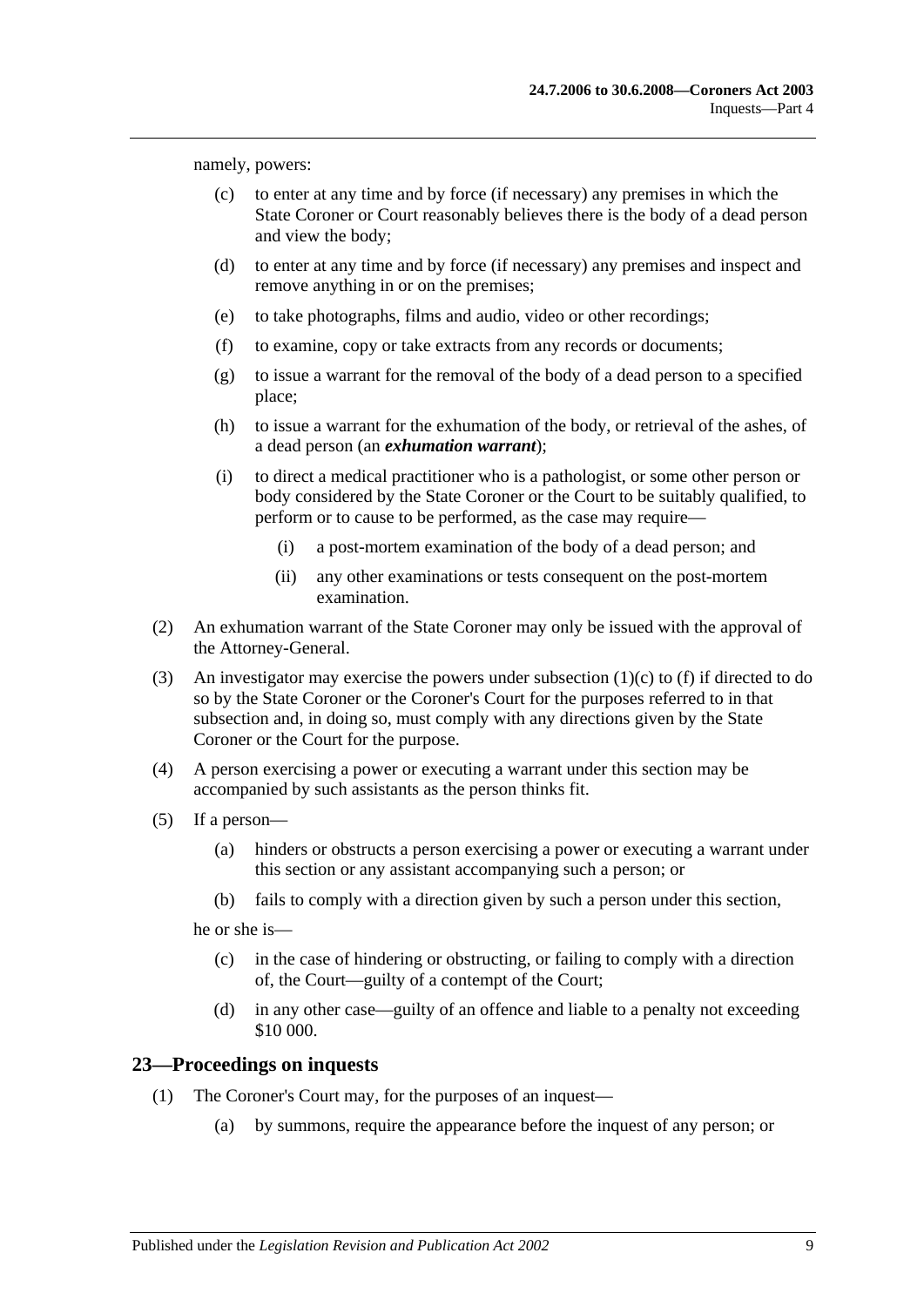- (b) by summons, require the production of any relevant records or documents and, in the case of a record or document that is not in the English language, require the production of a written statement in the English language of the contents of the record or document; or
- (c) inspect any records or documents produced before it, and retain them for such reasonable period as it thinks fit, and make copies of the records or documents or their contents; or
- (d) require any person to make an oath or affirmation to answer truthfully questions put by the Court or by any person appearing before the Court; or
- (e) require any person appearing before the Court (whether summoned to appear or not) to answer any questions put by the Court or by any person appearing before the Court.

 $(2)$  If—

- (a) a person fails without reasonable excuse to comply with a summons to appear before the Court; or
- (b) there are grounds for believing that, if such a summons were issued, a person would not comply with it,

the Court may issue a warrant to have the person arrested and brought before the Court.

- (3) If a person who is in custody has been summoned under this section to appear before the Court, the manager of the place in which the person is being detained must cause the person to be brought to the Court as required by the summons.
- (4) A person who—
	- (a) fails, without reasonable excuse, to comply with a summons issued to appear, or to produce records or documents, before the Court; or
	- (b) having been served with a summons to produce a written statement of the contents of a record or document in the English language fails, without reasonable excuse, to comply with the summons or produces a statement that he or she knows, or ought to know, is false or misleading in a material particular; or
	- (c) refuses to be sworn or to affirm, or refuses or fails to answer truthfully a relevant question when required to do so by the Court; or
	- (d) refuses to obey a lawful direction of the Court; or
	- (e) misbehaves before the Court, wilfully insults the Court or interrupts the proceedings of the Court,

commits a contempt of the Court.

- (5) However, a person is not required to answer a question, or to produce a record or document, under this section if—
	- (a) the answer to the question, or the contents of the record or document, would tend to incriminate the person of an offence; or
	- (b) answering the question, or producing the record or document, would result in a breach of legal professional privilege.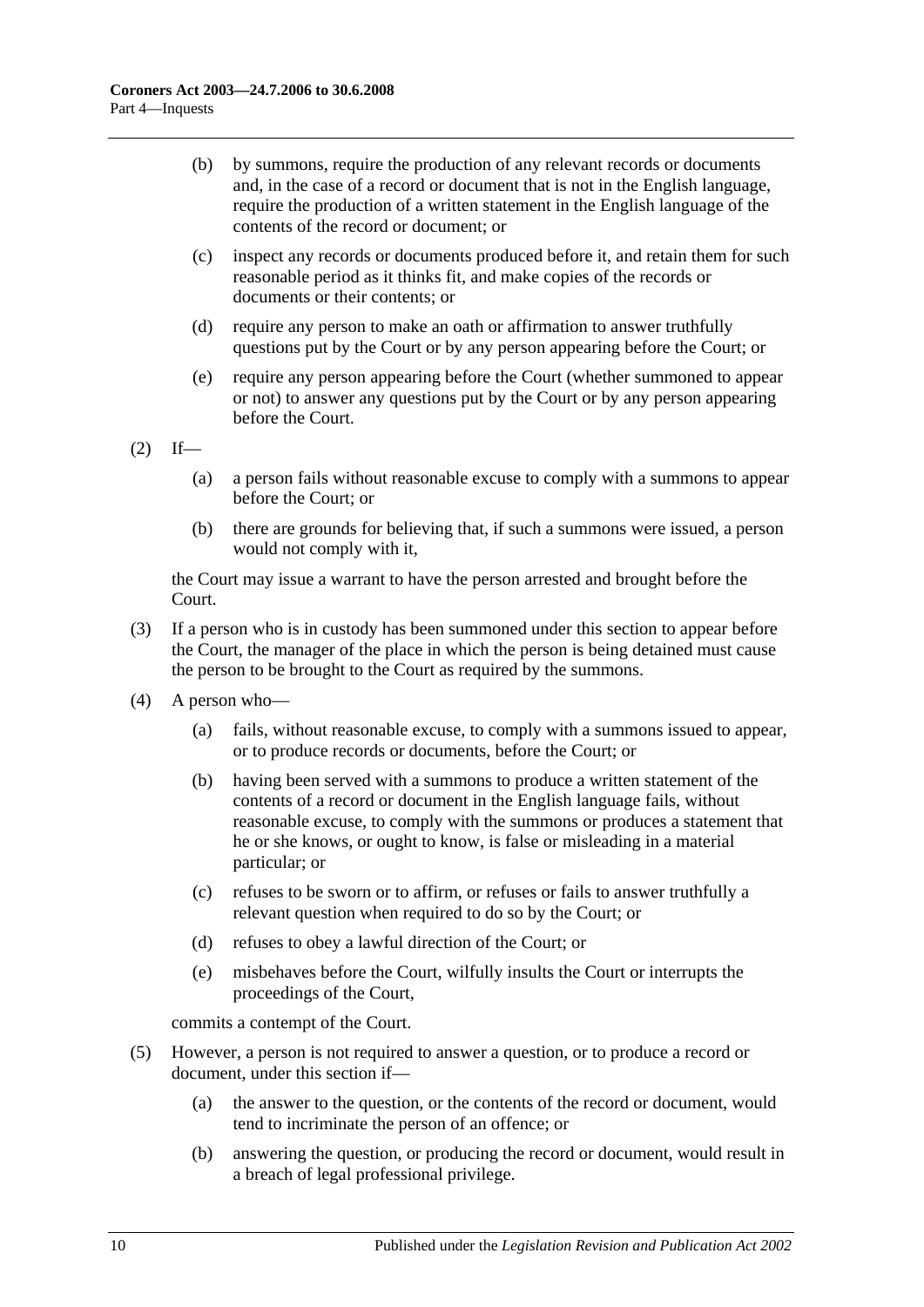(6) This section does not derogate from section 64D of the *[South Australian Health](http://www.legislation.sa.gov.au/index.aspx?action=legref&type=act&legtitle=South%20Australian%20Health%20Commission%20Act%201976)  [Commission Act](http://www.legislation.sa.gov.au/index.aspx?action=legref&type=act&legtitle=South%20Australian%20Health%20Commission%20Act%201976) 1976*.

## <span id="page-10-0"></span>**24—Principles governing inquests**

In holding an inquest, the Coroner's Court—

- (a) is not bound by the rules of evidence and may inform itself on any matter as it thinks fit; and
- (b) must act according to equity, good conscience and the substantial merits of the case, without regard to technicalities and legal forms.

#### <span id="page-10-1"></span>**25—Findings on inquests**

- (1) The Coroner's Court must, as soon as practicable after the completion of an inquest, give its findings in writing setting out as far as has been ascertained the cause and circumstances of the event that was the subject of the inquest.
- (2) The Court may add to its findings any recommendation that might, in the opinion of the Court, prevent, or reduce the likelihood of, a recurrence of an event similar to the event that was the subject of the inquest.
- (3) However, the Court must not make any finding, or suggestion, of criminal or civil liability.
- <span id="page-10-3"></span>(4) The Court must, as soon as practicable after the completion of the inquest, forward a copy of its findings and any recommendations—
	- (a) to the Attorney-General; and
	- (b) in the case of an inquest into a death in custody—
		- (i) if the Court has added to its findings a recommendation directed to a Minister or other agency or instrumentality of the Crown—to each such Minister, agency or instrumentality of the Crown; and
		- (ii) to each person who appeared personally or by counsel at the inquest; and
		- (iii) to any other person who, in the opinion of the Court, has a sufficient interest in the matter.
- (5) The Minister or the Minister responsible for the agency or other instrumentality of the Crown must, within 8 sitting days of the expiration of 6 months after receiving a copy of the findings and recommendations under [subsection](#page-10-3)  $(4)(b)(i)$ —
	- (a) cause a report to be laid before each House of Parliament giving details of any action taken or proposed to be taken in consequence of those recommendations; and
	- (b) forward a copy of the report to the State Coroner.

#### <span id="page-10-2"></span>**26—Re-opening of inquests**

- (1) The Coroner's Court may re-open an inquest at any time and must do so if the Attorney-General so directs the State Coroner.
- (2) If an inquest is re-opened, the Court may do one or more of the following:
	- (a) confirm any previous finding;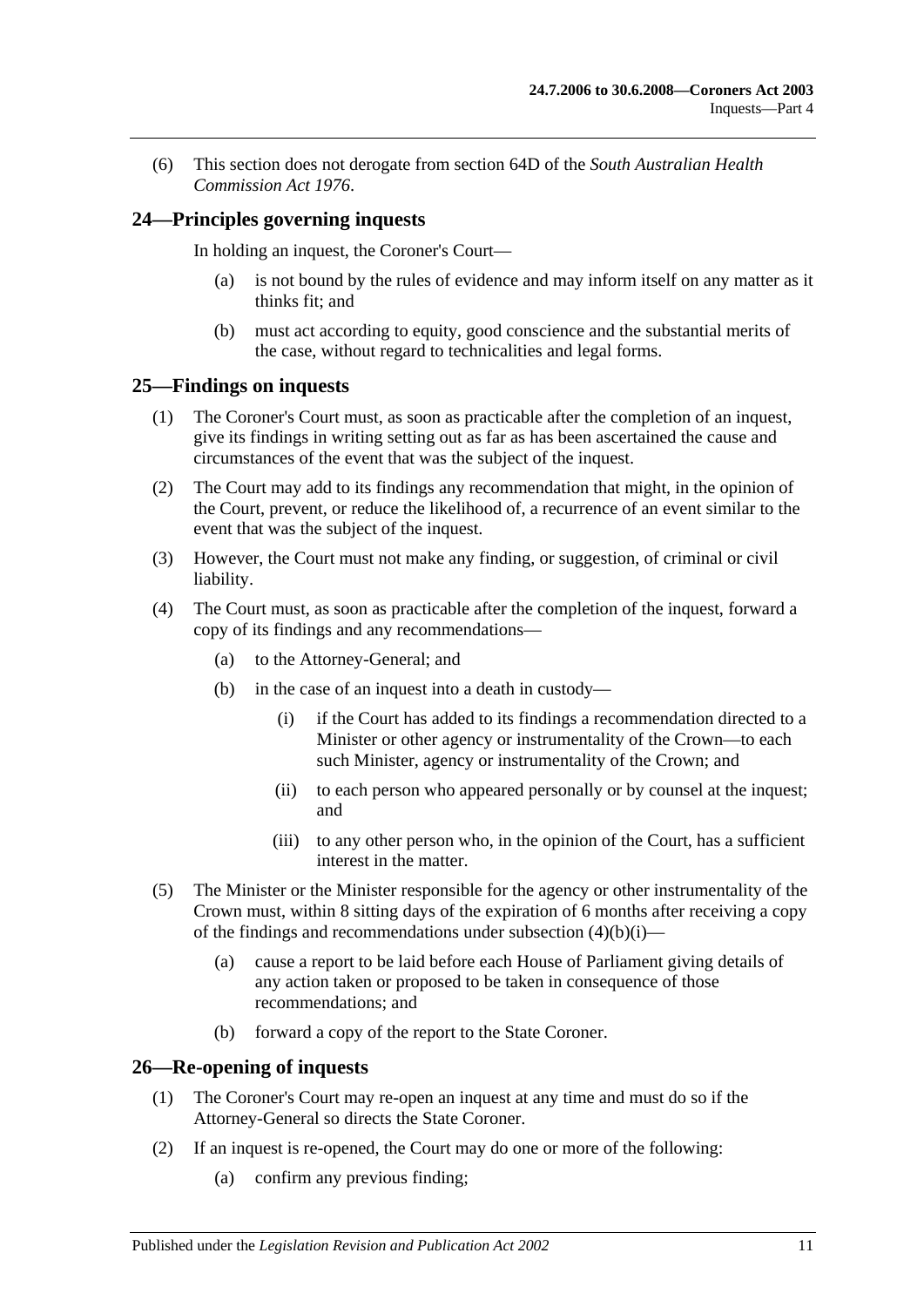- (b) set aside any previous finding;
- (c) substitute a finding that appears justified by the evidence.

#### <span id="page-11-3"></span><span id="page-11-0"></span>**27—Appeals from findings made on inquests**

- (1) The Attorney-General or a person who has a sufficient interest in a finding made on an inquest may, subject to this section and in accordance with the rules of the appellate court, appeal to the Supreme Court against the finding.
- (2) The appeal lies to the Supreme Court constituted of a single Judge (but the Judge may, if the Judge thinks fit, refer the appeal for hearing and determination by the Full Court).
- (3) An application under [subsection](#page-11-3) (1) must be made within one month after the findings on the inquest are given by the Coroner's Court.
- (4) However, the Supreme Court may, in its discretion, extend the time fixed for making an application, even if the time for making the application has ended.
- (5) On an appeal, the appellate court may, if the interests of justice so require, re-hear witnesses or receive fresh evidence.
- (6) On the hearing of the appeal, the appellate court may exercise any one or more of the following powers:
	- (a) it may confirm or set aside the finding subject to the appeal;
	- (b) it may substitute a finding that appears justified by the evidence;
	- (c) it may order that the inquest be re-opened, or that a fresh inquest be held;
	- (d) it may make any other order (including an order for costs) that may be necessary or desirable in the circumstances.
- (7) For the purposes of this section, a person has a sufficient interest in a finding made on an inquest if—
	- (a) the finding affects or may affect that person's pecuniary interests; or
	- (b) the finding reflects adversely on that person's competence in his or her trade, profession or occupation; or
	- (c) the person has, in the opinion of the Supreme Court, some other interest sufficient to ground an application under this section.

## <span id="page-11-1"></span>**Part 5—Reporting of deaths**

#### <span id="page-11-2"></span>**28—Reporting of deaths**

(1) A person must, immediately after becoming aware of a death that is or may be a reportable death, notify the State Coroner or (except in the case of a death in custody) a police officer of the death, unless the person believes on reasonable grounds that the death has already been reported, or that the State Coroner is otherwise aware of the death.

Maximum penalty: \$10 000 or imprisonment for 2 years.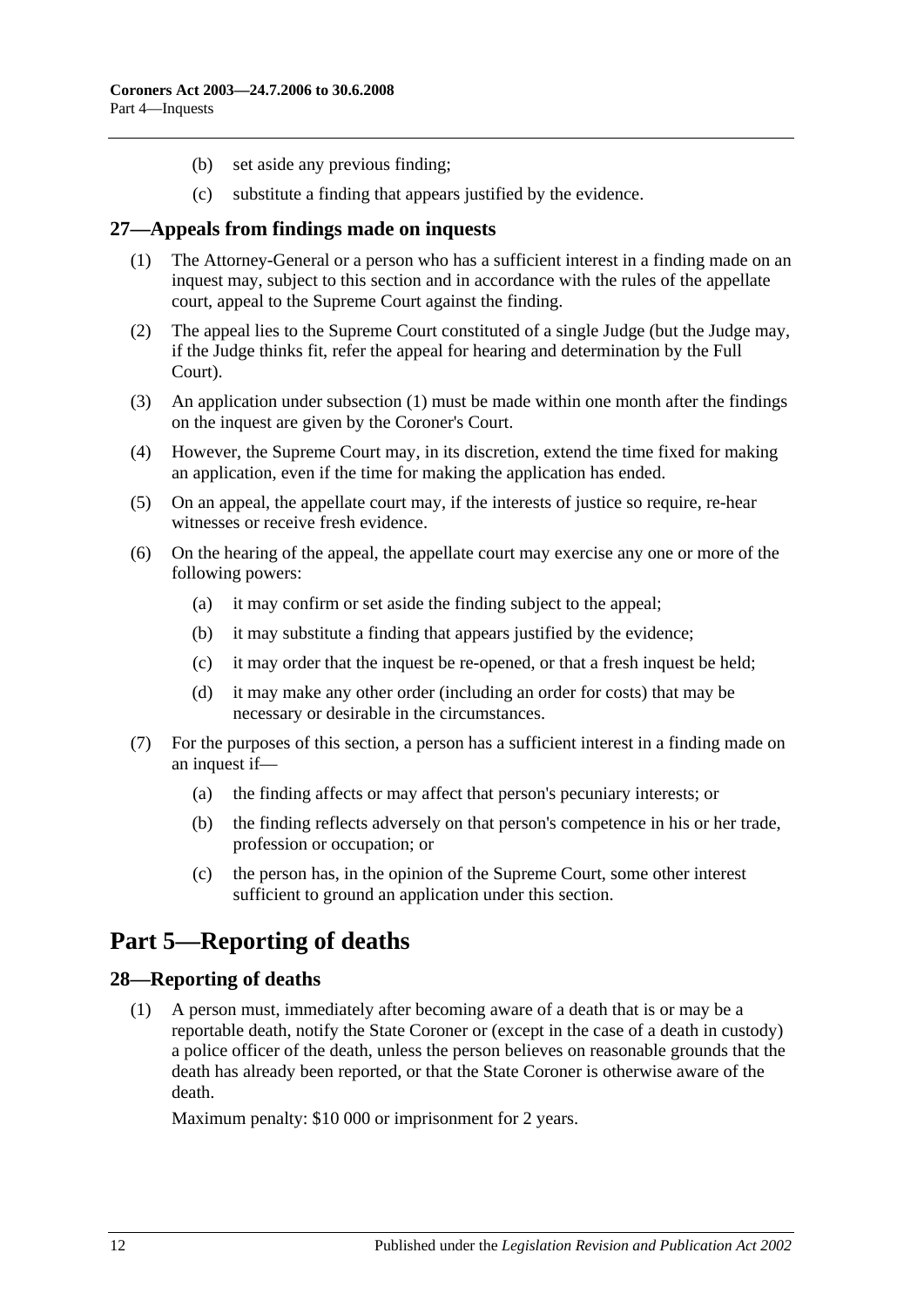- (2) The person notifying the State Coroner or police officer must—
	- (a) give the State Coroner or police officer any information that the person has in relation to the death; and
	- (b) if the person is a medical practitioner who was responsible for the medical care of the dead person prior to death or who examined the body of the person after death—give his or her opinion as to the cause of death.

Maximum penalty: \$5 000.

(3) A police officer must, on being notified of a death under this section, immediately notify the State Coroner of the death and of any information that the police officer has, or has been given, in relation to the matter.

#### <span id="page-12-0"></span>**29—Finding to be made as to cause of notified reportable death**

If the State Coroner is notified under this Act of a reportable death, a finding as to the cause of the death must be made—

- (a) if an inquest is held into the death—by the Coroner's Court;
- (b) in any other case—by the State Coroner.

## <span id="page-12-1"></span>**Part 6—Miscellaneous**

#### <span id="page-12-2"></span>**30—Order for removal of body for interstate inquest**

The State Coroner may, if he or she has reasonable grounds to believe that an inquest will be held in another State or a Territory of the Commonwealth into the death outside the State of a person whose body is within the State, issue a warrant for the removal of the body to that other State or Territory.

#### <span id="page-12-3"></span>**31—State Coroner or Court may provide assistance to coroners elsewhere**

The State Coroner or the Coroner's Court may exercise any powers under this Act for the purpose of assisting a coroner of another State or a Territory of the Commonwealth to conduct an investigation, inquiry or inquest under the law of that State or Territory into any event, whether or not there is otherwise jurisdiction under this Act to hold an inquest into that event.

#### <span id="page-12-4"></span>**32—Authorisation for disposal of human remains**

- (1) If there has been a reportable death and the body of the dead person is within the State, the body is under the exclusive control of the State Coroner until the State Coroner—
	- (a) considers that the body is not further required for the purposes of an inquest into the death of the person; and
	- (b) issues an authorisation for the disposal of human remains in respect of the body.
- (2) If the State Coroner becomes aware of a dispute as to who may be entitled at law to possession of the body of a dead person for the purposes of its disposal, the State Coroner may refrain from issuing an authorisation for the disposal of human remains in respect of the body until the dispute is resolved.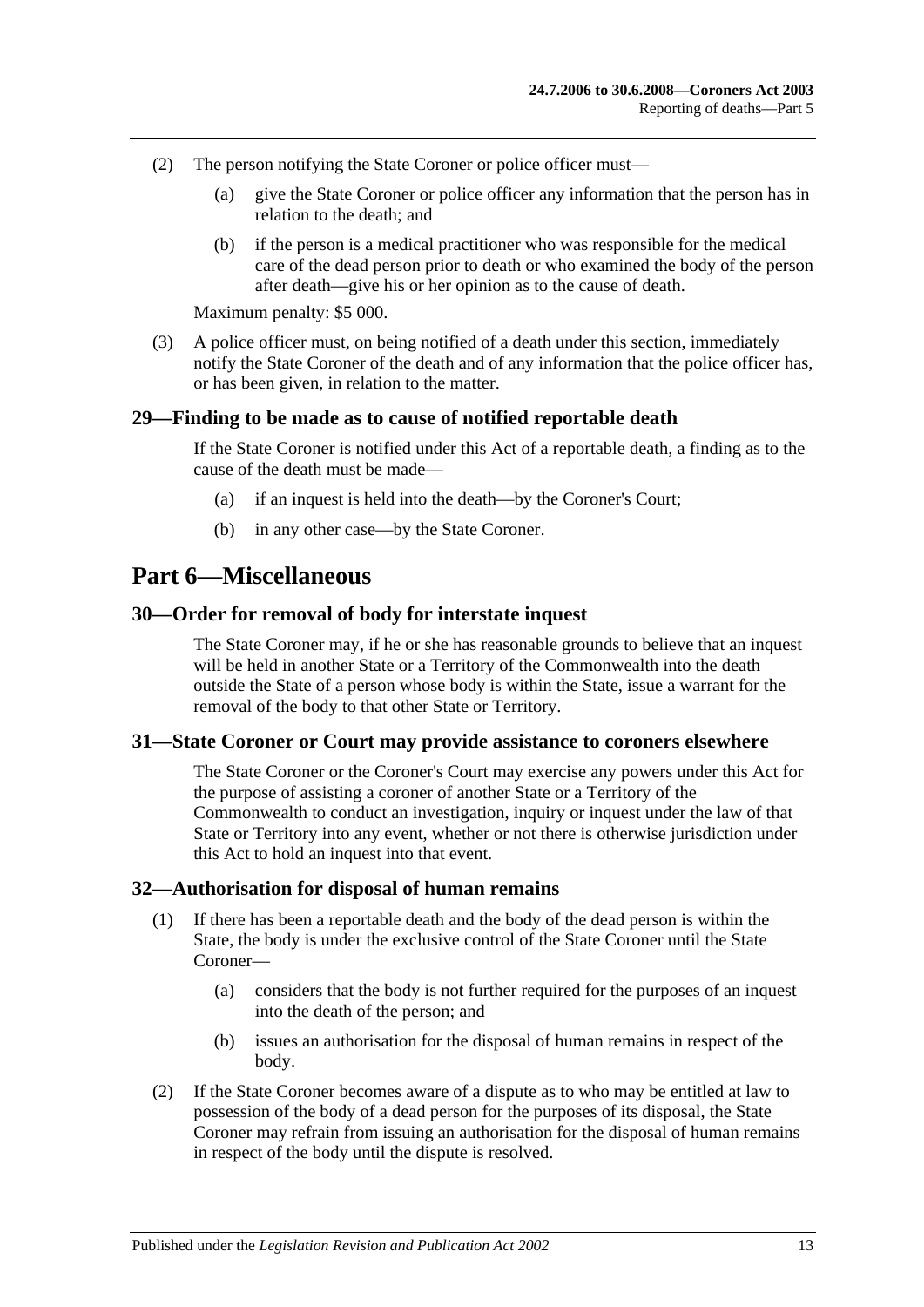## <span id="page-13-0"></span>**33—Immunities**

- (1) A coroner or other person exercising the jurisdiction of the Coroner's Court has the same privileges and immunities from civil liability as a Judge of the Supreme Court.
- <span id="page-13-4"></span>(2) A coroner, any member of the administrative and ancillary staff of the Coroner's Court, an investigator or a person assisting an investigator incurs no civil or criminal liability for an honest act or omission in carrying out or exercising, or purportedly carrying out or exercising, official functions or powers.
- (3) A civil liability that would, but for [subsection](#page-13-4) (2), attach to a person referred to in that subsection, attaches instead to the Crown.

## <span id="page-13-1"></span>**34—Confidentiality**

A person must not divulge information about a person obtained (whether by the person divulging the information or by some other person) in the course of the administration of this Act, except—

- (a) where the information is publicly known; or
- (b) as required or authorised by this Act or any other Act or law; or
- (c) as reasonably required in connection with the administration of this Act or any other Act; or
- (d) for the purposes of legal proceedings arising out of the administration of this Act; or
- (e) to a government agency or instrumentality of this State, the Commonwealth or another State or a Territory of the Commonwealth for the purposes of the proper performance of its functions; or
- (f) with the consent of the person to whom the information relates.

Maximum penalty: \$10 000.

#### <span id="page-13-5"></span><span id="page-13-2"></span>**35—Coroners may not be called as witnesses**

- (1) Despite any other provision of this Act, a coroner cannot be called to give evidence before a court or tribunal about anything coming to his or her knowledge in the course of the administration of this Act.
- (2) [Subsection](#page-13-5) (1) does not apply in relation to proceedings against a coroner for an offence.

## <span id="page-13-3"></span>**36—Punishment of contempts**

The Coroner's Court may punish a contempt as follows:

- (a) it may impose a fine not exceeding \$10 000;
- (b) it may commit to prison for a specified term, not exceeding 2 years, or until the contempt is purged.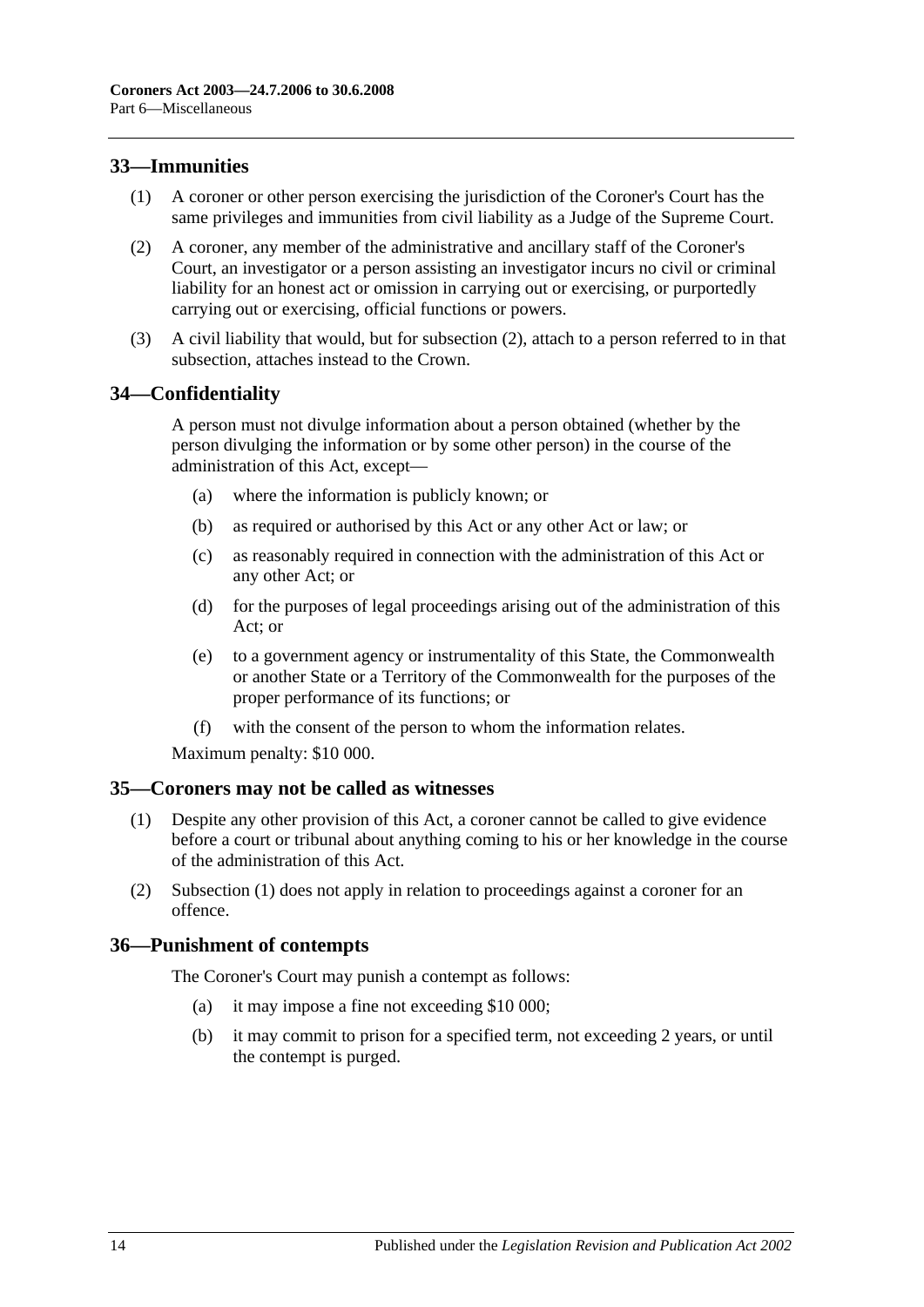### <span id="page-14-0"></span>**37—Accessibility of evidence etc**

- (1) Subject to this section, the State Coroner must, on application by a member of the public, allow the applicant to inspect or obtain a copy of any of the following:
	- (a) any process relating to proceedings and forming part of the records of the Coroner's Court;
	- (b) a transcript of evidence taken by the Court in any proceedings;
	- (c) any documentary material admitted into evidence in any proceedings;
	- (d) a transcript of the written findings and any recommendations of the Court;
	- (e) an order made by the Court.
- <span id="page-14-3"></span>(2) A member of the public may inspect or obtain a copy of the following material only with the permission of the State Coroner:
	- (a) material that was not taken or received in open court;
	- (b) material that the Coroner's Court has suppressed from publication;
	- (c) a photograph, slide, film, video tape, audio tape or other form of recording from which a visual image or sound can be produced;
	- (d) material of a class prescribed by the regulations.
- (3) The State Coroner may permit inspection or copying of material referred to in [subsection](#page-14-3) (2) subject to any condition the State Coroner considers appropriate, including a condition limiting the publication or use of the material.
- (4) A decision by the State Coroner on an application under this section is final and not subject to any form of review.
- (5) The State Coroner may charge a fee, fixed by regulation, for inspection or copying of material under this section.

#### <span id="page-14-1"></span>**38—Provision of information derived from Court records etc**

- (1) The State Coroner may, for purposes related to research, education or public policy development, or for any other sociological purpose, provide a person or body with information derived from the records of the Coroner's Court or from any other material to which the State Coroner may give members of the public access pursuant to this Act.
- (2) The provision of information under this section may be subject to such conditions as the State Coroner thinks fit.

#### <span id="page-14-2"></span>**39—Annual report**

- (1) The State Coroner must, on or before 31 October in each year, make a report to the Attorney-General on the administration of the Coroner's Court and the provision of coronial services under this Act during the previous financial year.
- (2) The report must include all recommendations made by the Coroner's Court under [section](#page-10-1) 25 during that financial year.
- (3) The Attorney-General must, within 12 sitting days after receiving a report under this section, cause copies of the report to be laid before both Houses of Parliament.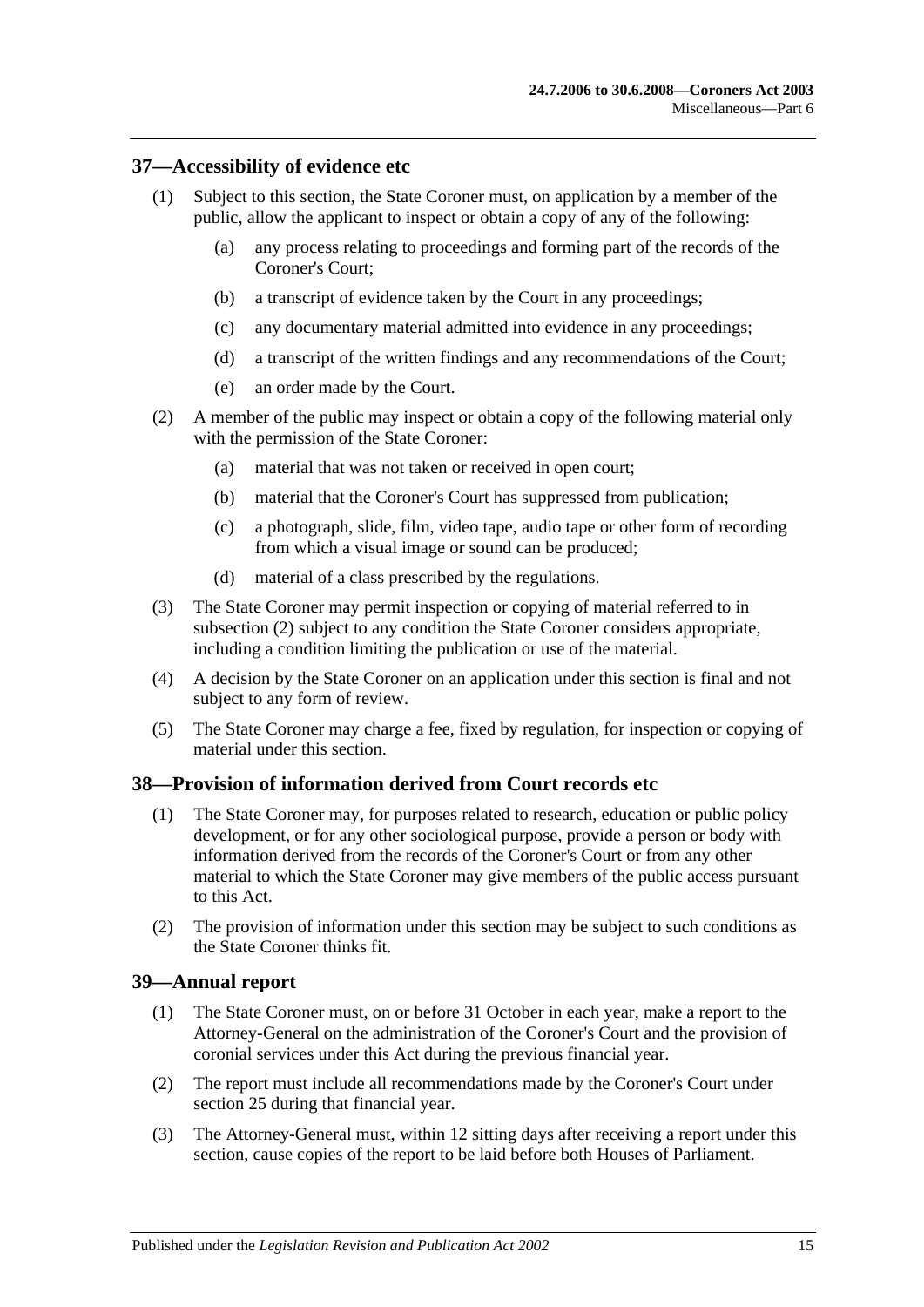### <span id="page-15-0"></span>**40—Miscellaneous provisions relating to legal process**

- (1) Any process of the Coroner's Court may be issued, served or executed on a Sunday as well as any other day.
- (2) The validity of process is not affected by the fact that the person who issued it dies or ceases to hold office.

### <span id="page-15-6"></span><span id="page-15-1"></span>**41—Service**

- (1) If it is not practicable to serve any process, notice or other document relating to proceedings in the Coroner's Court in the manner otherwise prescribed or contemplated by law, the Court may, by order—
	- (a) provide for service by post; or
	- (b) make any other provision that may be necessary or desirable for service.
- (2) Any process, notice or other document served in accordance with an order under [subsection](#page-15-6) (1) will, despite any other law, be taken to have been duly served.

#### <span id="page-15-2"></span>**42—Rules of Court**

- (1) Rules of the Coroner's Court may be made—
	- (a) regulating the business, practice and procedure of the Court; and
	- (b) providing for the issue of summonses and warrants on behalf of the Court, the adjournment of proceedings or the exercise of any other procedural powers on behalf of the Court by the Court's principal administrative officer; and
	- (c) regulating the custody and use of the Court's seals; and
	- (d) regulating the form in which evidence is taken or received by the Court; and
	- (e) providing for and fixing the fees and allowances to be paid to witnesses and to persons performing examinations on behalf of the Court; and
	- (f) dealing with any other matter necessary or expedient for the effective and efficient operation of the Court.
- (2) Rules of the Court may be made by the State Coroner.
- (3) Rules of the Court take effect from the date of publication in the Gazette or some later date specified in the rules.

#### <span id="page-15-3"></span>**43—Regulations**

The Governor may make regulations for the purposes contemplated by this Act.

## <span id="page-15-4"></span>**Schedule—Transitional provisions**

## **Part 16—Transitional provisions**

## <span id="page-15-5"></span>**25—Transitional provisions**

(1) A person holding office under the *[Coroners Act](http://www.legislation.sa.gov.au/index.aspx?action=legref&type=act&legtitle=Coroners%20Act%201975) 1975* (the *repealed Act*) immediately before the commencement of this Act will, on that commencement, continue in office for the balance of the person's term, subject to this Act.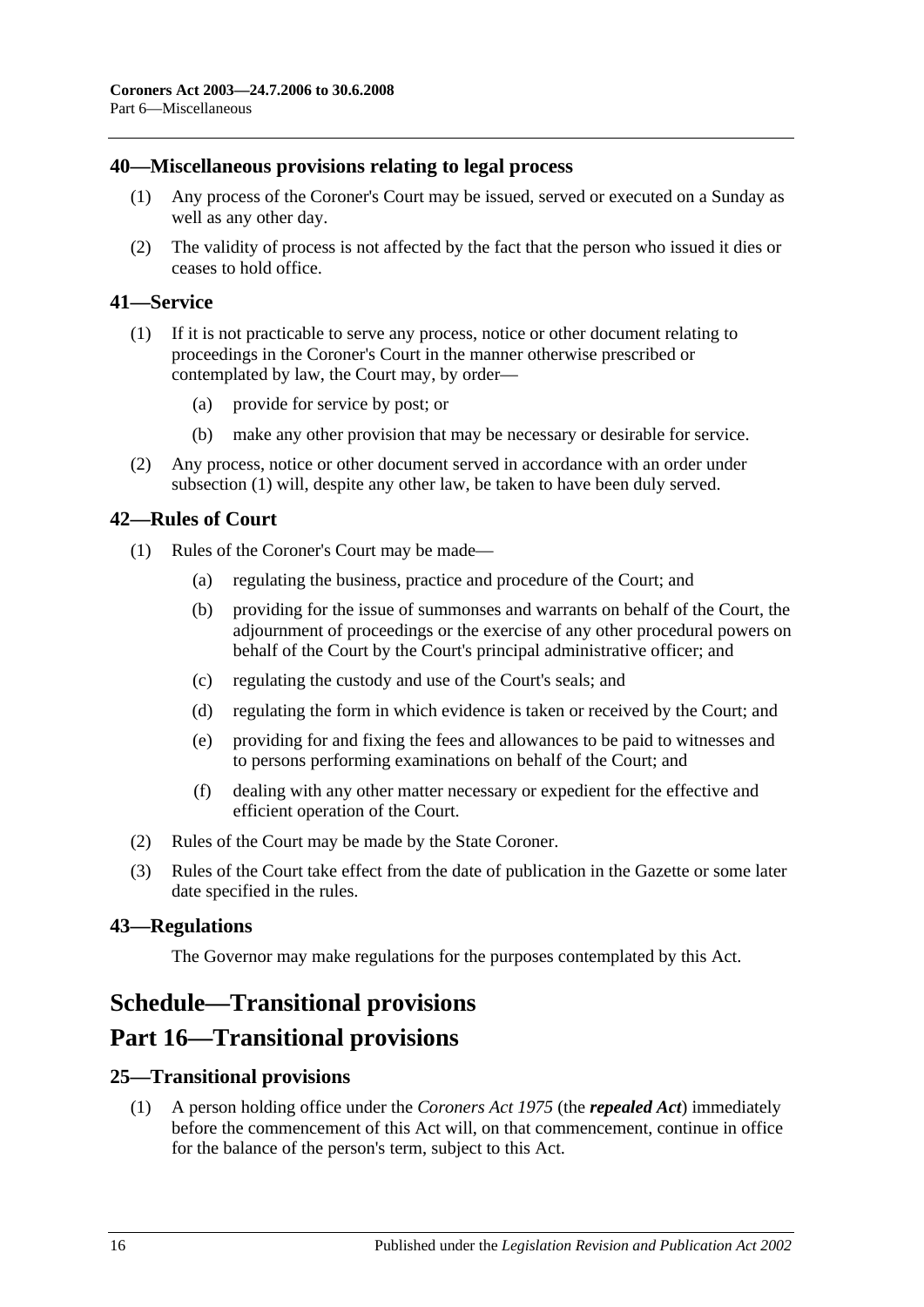- (2) If an inquest held under the repealed Act had not been completed before the commencement of this Act, the proceedings will continue under this Act as if the coroner holding the inquest were the Coroner's Court.
- (3) This Act applies in relation to a notification of death to a coroner or police officer under the repealed Act (whether made before or after the commencement of this Act and whether or not the death is a reportable death under this Act) as if it were a notification of a reportable death under this Act.
- (4) This Act applies to a finding of a coroner under the repealed Act as if it were a finding of the Coroner's Court under this Act.
- (5) This clause must be read in conjunction with section 16 of the *[Acts Interpretation](http://www.legislation.sa.gov.au/index.aspx?action=legref&type=act&legtitle=Acts%20Interpretation%20Act%201915)  Act [1915](http://www.legislation.sa.gov.au/index.aspx?action=legref&type=act&legtitle=Acts%20Interpretation%20Act%201915)*.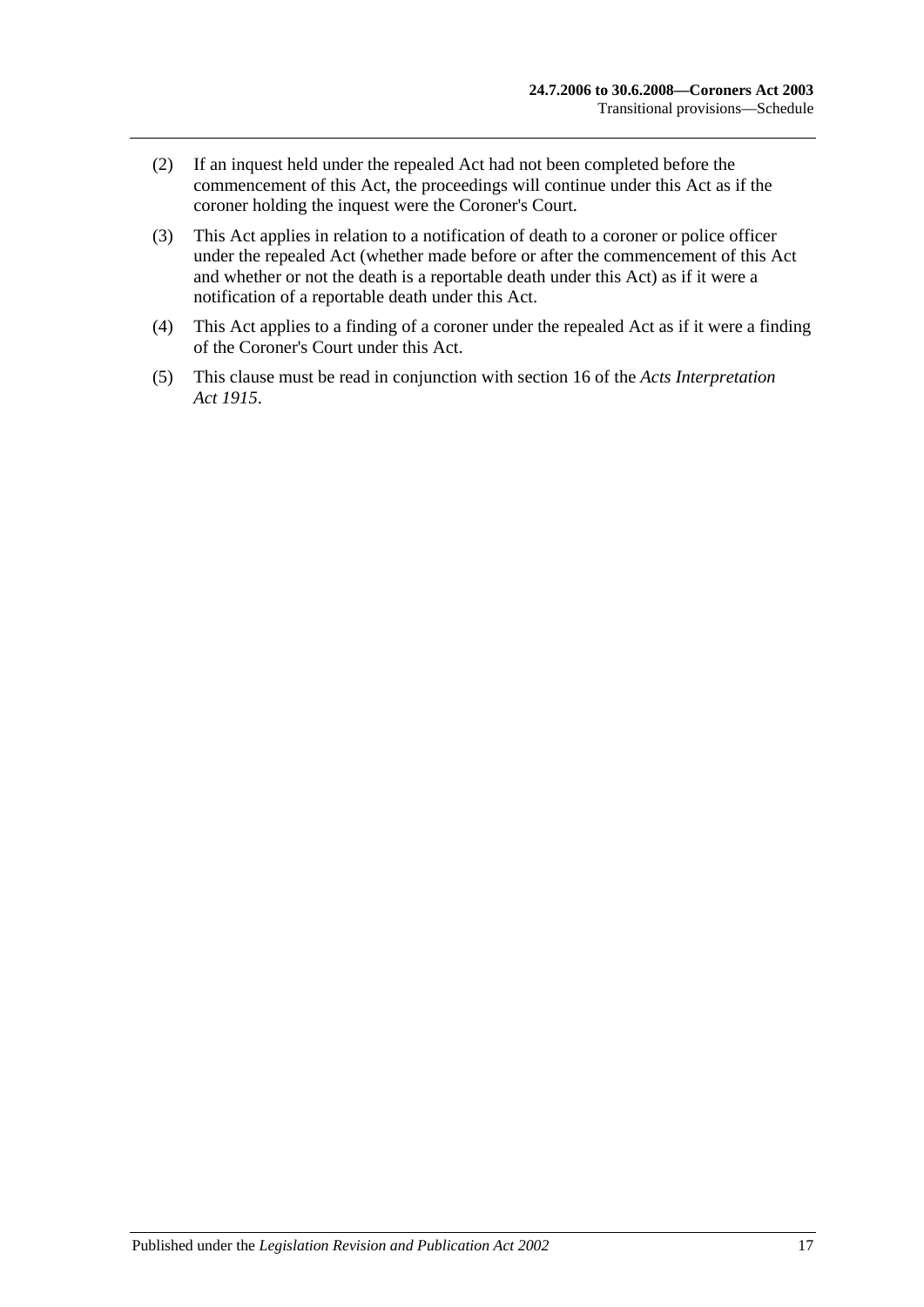# <span id="page-17-0"></span>**Legislative history**

## **Notes**

- Amendments of this version that are uncommenced are not incorporated into the text.
- For further information relating to the Act and subordinate legislation made under the Act see the Index of South Australian Statutes or www.legislation.sa.gov.au.

## **Legislation repealed by principal Act**

The *Coroners Act 2003* repealed the following:

*Coroners Act 1975*

## **Legislation amended by principal Act**

The *Coroners Act 2003* amended the following: *Births, Deaths and Marriages Registration Act 1996 Births, Deaths and Marriages Registration Regulations 1996 Correctional Services Act 1982 Courts Administration Act 1993 Cremation Act 2000 Evidence Act 1929 Freedom of Information Act 1991 Harbors and Navigation Act 1993 Juries Act 1927 Local Government (Cemetery) Regulations 1995 Road Traffic Act 1961 Summary Offences Act 1953 Transplantation and Anatomy Act 1983*

## **Principal Act and amendments**

| New entries appear in bold. |  |  |  |  |  |  |  |  |  |  |  |  |  |  |  |  |  |  |  |  |  |  |  |  |  |  |  |  |  |  |  |  |  |  |  |  |  |  |  |  |  |  |  |  |  |  |  |  |  |  |  |  |  |  |  |  |  |  |  |  |  |  |  |  |  |  |  |  |  |  |  |  |  |  |  |  |  |  |  |  |  |  |  |  |  |  |  |  |  |  |  |  |  |  |  |  |  |  |  |  |  |  |  |  |  |  |  |  |  |  |  |  |  |  |  |  |  |  |  |  |  |  |  |  |  |  |  |  |  |  |  |  |  |  |  |  |  |  |  |  |  |  |  |  |  |  |
|-----------------------------|--|--|--|--|--|--|--|--|--|--|--|--|--|--|--|--|--|--|--|--|--|--|--|--|--|--|--|--|--|--|--|--|--|--|--|--|--|--|--|--|--|--|--|--|--|--|--|--|--|--|--|--|--|--|--|--|--|--|--|--|--|--|--|--|--|--|--|--|--|--|--|--|--|--|--|--|--|--|--|--|--|--|--|--|--|--|--|--|--|--|--|--|--|--|--|--|--|--|--|--|--|--|--|--|--|--|--|--|--|--|--|--|--|--|--|--|--|--|--|--|--|--|--|--|--|--|--|--|--|--|--|--|--|--|--|--|--|--|--|--|--|--|--|--|--|--|
|-----------------------------|--|--|--|--|--|--|--|--|--|--|--|--|--|--|--|--|--|--|--|--|--|--|--|--|--|--|--|--|--|--|--|--|--|--|--|--|--|--|--|--|--|--|--|--|--|--|--|--|--|--|--|--|--|--|--|--|--|--|--|--|--|--|--|--|--|--|--|--|--|--|--|--|--|--|--|--|--|--|--|--|--|--|--|--|--|--|--|--|--|--|--|--|--|--|--|--|--|--|--|--|--|--|--|--|--|--|--|--|--|--|--|--|--|--|--|--|--|--|--|--|--|--|--|--|--|--|--|--|--|--|--|--|--|--|--|--|--|--|--|--|--|--|--|--|--|--|

| Year No |      | Title                                                                     | Assent    | Commencement                                               |
|---------|------|---------------------------------------------------------------------------|-----------|------------------------------------------------------------|
| 2003 33 |      | Coroners Act 2003                                                         | 31.7.2003 | 1.7.2005 ( <i>Gazette 23.6.2005 p1899</i> )                |
| 2006    | - 10 | <b>Statutes Amendment (Disposal of</b><br><b>Human Remains</b> ) Act 2006 | 29.6.2006 | Pt 3 (s 6)-24.7.2006 (Gazette 20.7.2006)<br>p2335          |
| 2008 3  |      | Health Care Act 2008                                                      | 13.3.2008 | Sch 4 (cl 5)—1.7.2008 ( <i>Gazette</i><br>26.6.2008 p2563) |